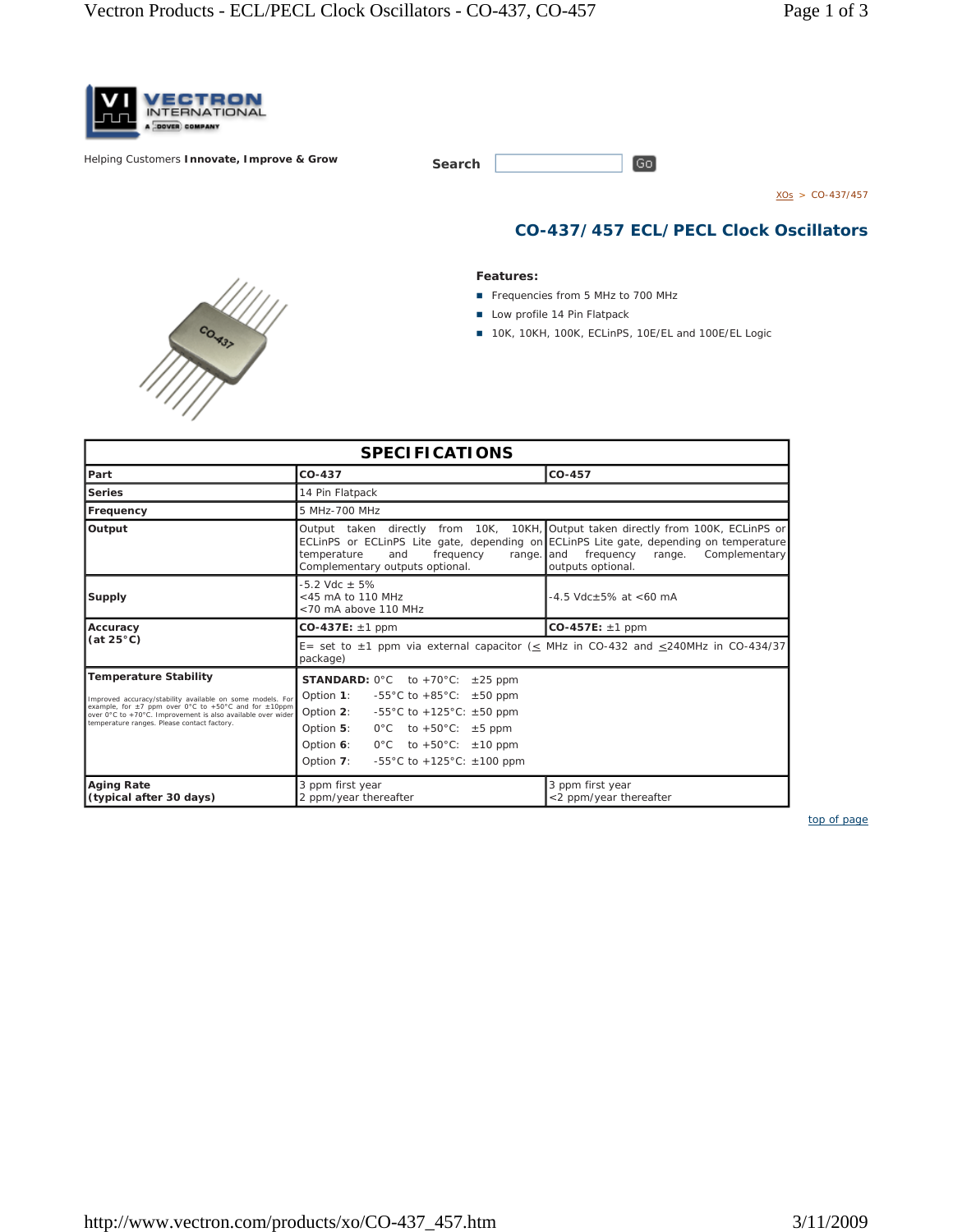

| <b>SCREEN TESTING OF ABOVE MODELS</b>          |                              |                   |                |                   |                                                                                                                                                                                                                                                                    |  |  |  |
|------------------------------------------------|------------------------------|-------------------|----------------|-------------------|--------------------------------------------------------------------------------------------------------------------------------------------------------------------------------------------------------------------------------------------------------------------|--|--|--|
|                                                |                              | <b>Standard</b>   | <b>Options</b> |                   |                                                                                                                                                                                                                                                                    |  |  |  |
| <b>SCREEN TEST</b>                             | MIL-STD-883<br><b>METHOD</b> | <b>CLASS</b><br>x | <b>CLASS</b>   | <b>CLASS</b><br>в | <b>CLASS</b>                                                                                                                                                                                                                                                       |  |  |  |
| <b>Stabilization Bake</b><br>$(150^{\circ}C)$  |                              |                   |                | ΙX                | $\mathcal{S}$<br>Class<br>test<br>screen<br>24<br>requirements include<br>hour additional bake-out, 80<br>additional burn-in,<br>hour<br>thermal shock, PIND test<br>and radiographic inspection<br>in addition to Class B<br>Screening. Has major cost<br>impact. |  |  |  |
| <b>Seal Test</b><br>(Gross and Fine)           | 1014, Cond A2                | X                 |                | X                 |                                                                                                                                                                                                                                                                    |  |  |  |
| <b>Temperature Cycling</b><br>(Thermal Shock)  | 1010, Cond B                 |                   |                | ΙX                |                                                                                                                                                                                                                                                                    |  |  |  |
| Burn-in, operating<br>160 hours @125°C         |                              |                   |                | X                 |                                                                                                                                                                                                                                                                    |  |  |  |
| Acceleration<br>(5000g in Y <sub>1</sub> axis) | 2001, Cond A                 |                   |                | X                 |                                                                                                                                                                                                                                                                    |  |  |  |

*top of page*